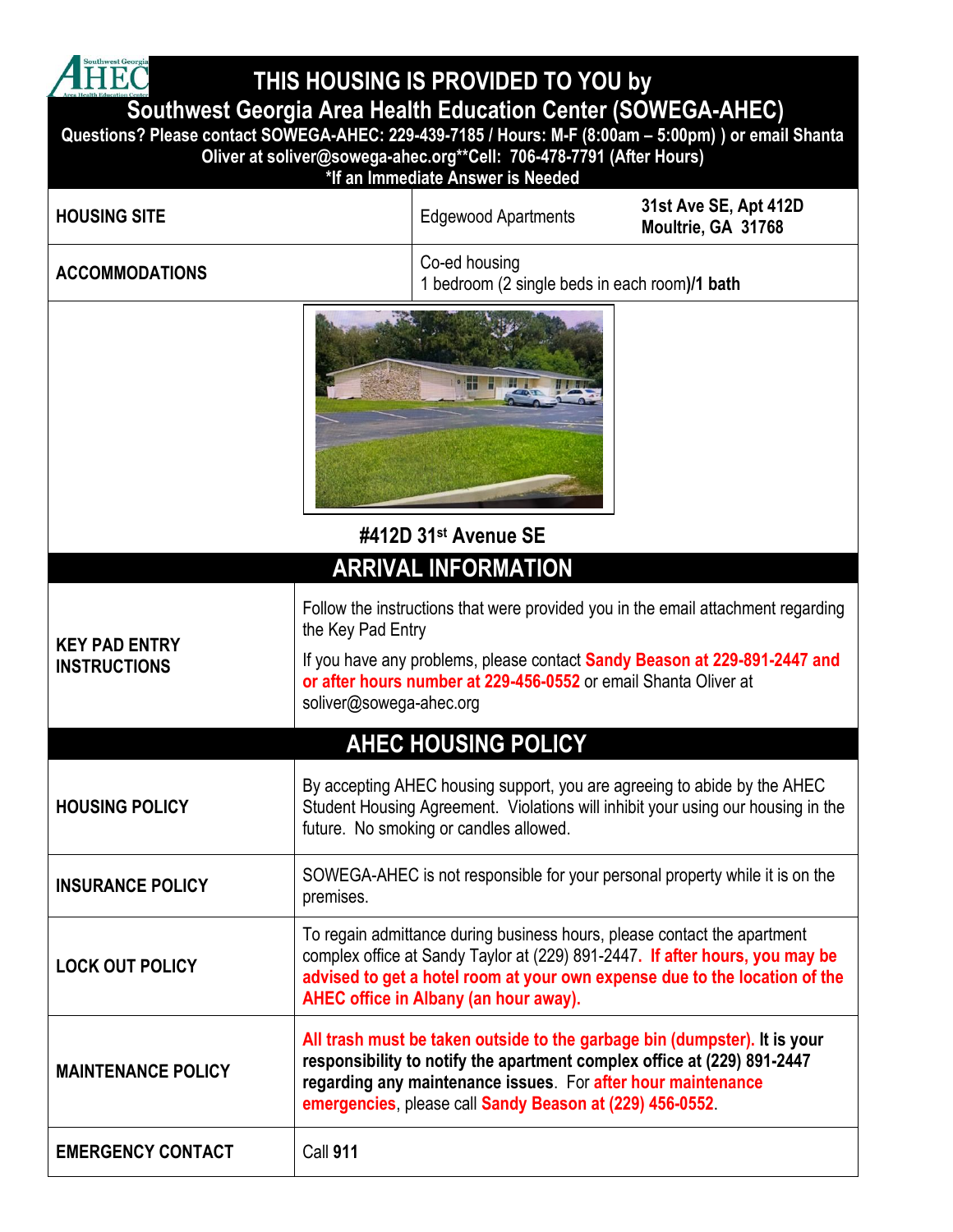## **HOUSE RULES**

| No smoking<br>ш<br>No candles<br>No pets allowed<br>No sleep over guest allowed without permission<br>No door and wall decorations allowed<br>No curtains or drapes allowed to be hung<br>Do not move the furniture from room to room<br>ш<br>■ Do not move from your assigned room |                                                                                                                                                                                                                                                                                                                                                                                                                                                                                                                                                                                                                                                                                                                                                                                                                            | Keep all exterior doors locked while residing in the<br>house. This is for your safety as well as that of you<br>housemates.<br>Have ecologically sustainable habits (including<br>ш<br>minimizing water use, recycling, and unplugging<br>unused electrical appliances)<br>AHEC employees may enter any room for safety,<br>improvements, maintenance checks, or in case of an<br>emergency |  |  |  |
|-------------------------------------------------------------------------------------------------------------------------------------------------------------------------------------------------------------------------------------------------------------------------------------|----------------------------------------------------------------------------------------------------------------------------------------------------------------------------------------------------------------------------------------------------------------------------------------------------------------------------------------------------------------------------------------------------------------------------------------------------------------------------------------------------------------------------------------------------------------------------------------------------------------------------------------------------------------------------------------------------------------------------------------------------------------------------------------------------------------------------|----------------------------------------------------------------------------------------------------------------------------------------------------------------------------------------------------------------------------------------------------------------------------------------------------------------------------------------------------------------------------------------------|--|--|--|
| <b>DRIVING DIRECTIONS</b>                                                                                                                                                                                                                                                           |                                                                                                                                                                                                                                                                                                                                                                                                                                                                                                                                                                                                                                                                                                                                                                                                                            |                                                                                                                                                                                                                                                                                                                                                                                              |  |  |  |
| <b>DIRECTIONS</b><br><b>FROM ATLANTA:</b>                                                                                                                                                                                                                                           | Take I-75S.<br>$\blacksquare$<br>Merge onto I-475S via Exit 177 toward Valdosta.<br>Merge onto I-75S.<br>Take Exit 61 toward Omega Rd<br>- Turn left onto Old Omega Rd<br>Turn left onto GA 35-S/ US 319 S/ Alabama Ave<br>Continue onto GA 33-S/US 319 S<br>• Turn left onto GA 33-S/Pavo Rd<br>Take first left onto McIntosh<br>• Take first Right on McDonald Court<br>• Apartment #12B down on the right                                                                                                                                                                                                                                                                                                                                                                                                               |                                                                                                                                                                                                                                                                                                                                                                                              |  |  |  |
| <b>DIRECTIONS</b><br><b>FROM AUGUSTA:</b>                                                                                                                                                                                                                                           | From Laney Walker Blvd continue to follow GA-4 S.<br>п<br>Turn right onto GA-88 W/Jefferson Davis Memorial Hwy.<br>Continue to follow GA-88 W until GA-88 W becomes GA-24 W.<br>Turn left onto GA-22 W/GA-24 W.<br>Stay straight to go onto E Hancock St/GA-49. Continue to follow GA-49 SW.<br>- Turn left onto Gray Hwy/US-129/GA-11/GA-22/GA-49. Continue to follow US-<br>129/GA-11/GA-49.<br>Merge onto I-16 W toward I-75/Atlanta.<br>Merge onto I-75 S via the exit on the left toward Valdosta.<br>п<br>Take Exit 61 toward Omega Rd<br>Turn left onto Old Omega Rd<br>п<br>Turn left onto GA 35-S/ US 319 S/ Alabama Ave<br>п<br>Continue onto GA 33-S/US 319 S<br>п<br>Turn left onto GA 33-S/Pavo Rd<br>Take first left onto McIntosh<br>Take first Right on McDonald Court<br>Apartment #12B down on the right |                                                                                                                                                                                                                                                                                                                                                                                              |  |  |  |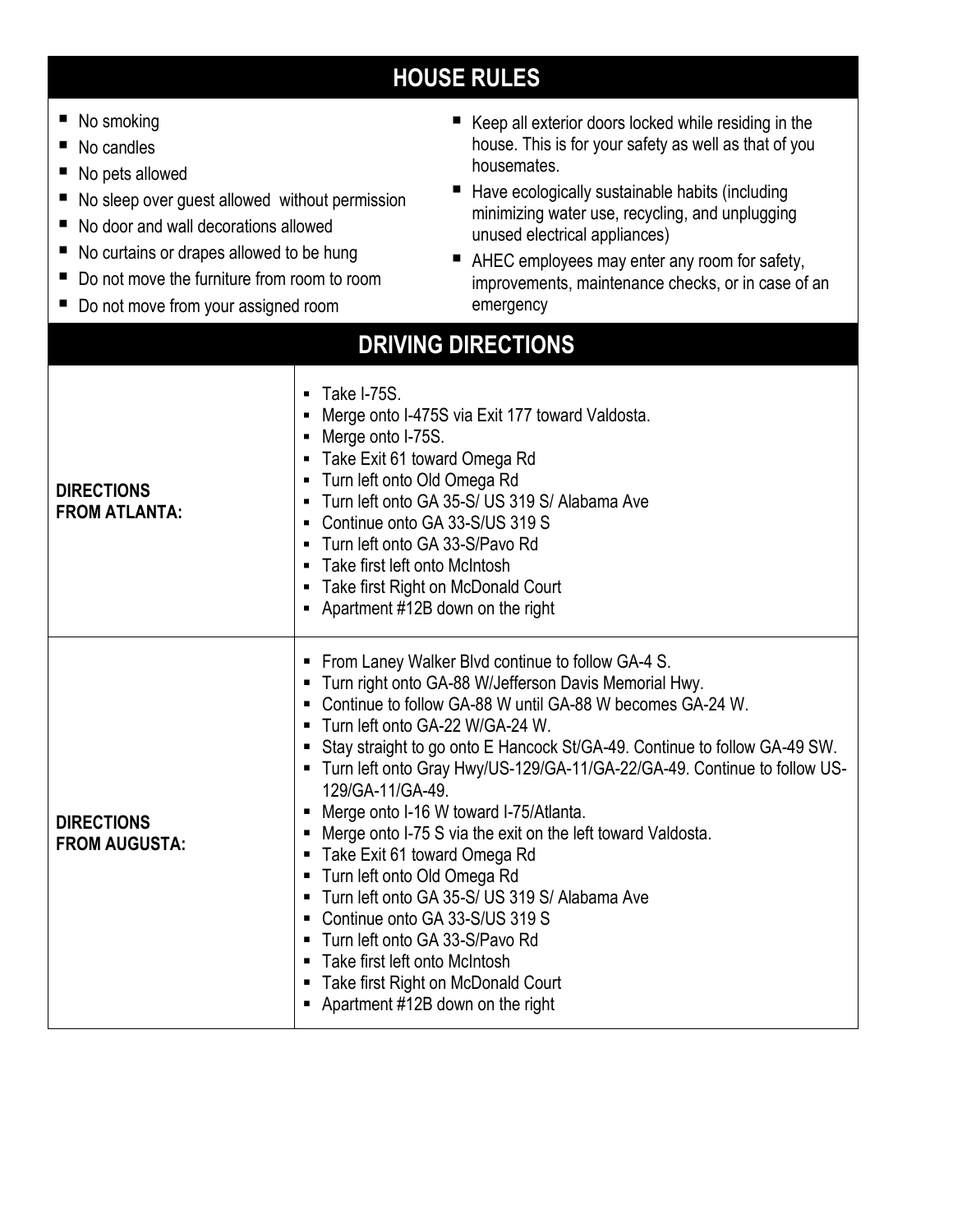| <b>THINGS TO DO</b>           |                                                                                                                                                                                                                                                                                                                                                                                                                                                                                                                                            |                                                                                        |  |  |  |  |
|-------------------------------|--------------------------------------------------------------------------------------------------------------------------------------------------------------------------------------------------------------------------------------------------------------------------------------------------------------------------------------------------------------------------------------------------------------------------------------------------------------------------------------------------------------------------------------------|----------------------------------------------------------------------------------------|--|--|--|--|
| <b>AREA INFORMATION</b>       | ❖ Moultrie- Colquitt County Chamber of Commerce:<br>http://www.moultriechamber.com/<br>❖ Moultrie Newspaper: http://moultrieobserver.com/<br>❖ Moultrie Government Site: http://www.moultriega.com/<br>❖ Things to do in Moultrie:<br>http://www.americantowns.com/ga/moultrie-things-to-do<br>❖ Southwest GA News: http://www.mysouthwestga.com/<br>❖ Fitness Facilities:<br>■ YMCA http://www.moultrieymca.org/Home/<br>Anytime Fitness http://anytimefitness.com/gyms/2628/Moultrie-GA-31768<br>Snap Fitness http://www.snapfitness.com |                                                                                        |  |  |  |  |
|                               | <b>WHAT TO KNOW BEFORE YOU ARRIVE</b>                                                                                                                                                                                                                                                                                                                                                                                                                                                                                                      |                                                                                        |  |  |  |  |
| <b>WHAT TO BRING</b>          | all linens for twin bed, including<br>pillows<br>towels and washcloths<br>toiletry items<br>toilet paper, paper towels, napkins<br>ш                                                                                                                                                                                                                                                                                                                                                                                                       | hangers, trash bags<br>cell phone<br>laptop<br>laundry detergent<br>food and beverages |  |  |  |  |
| <b>APPLIANCES PROVIDED</b>    | washer and dryer<br>п<br>refrigerator/freezer<br>п<br>stove/oven<br>microwave<br>п<br>dishwasher                                                                                                                                                                                                                                                                                                                                                                                                                                           | toaster<br>coffee maker<br>iron/ironing board<br>swifter                               |  |  |  |  |
| <b>SUPPLIES PROVIDED</b>      | pots, pans & cookie sheet<br>п<br>dishes<br>glasses<br>п<br>eating utensils<br>п                                                                                                                                                                                                                                                                                                                                                                                                                                                           | serving utensils<br>pasta strainer<br>hot mats<br>cleaning supplies                    |  |  |  |  |
| <b>SERVICES PROVIDED</b>      | Wireless internet access<br>Е<br>Basic cable<br>п<br>You are responsible for cleaning up after yourself. Please be courteous to<br>your roommates and keep your belongings picked up.                                                                                                                                                                                                                                                                                                                                                      |                                                                                        |  |  |  |  |
| <b>DEPARTURE INFORMATION</b>  |                                                                                                                                                                                                                                                                                                                                                                                                                                                                                                                                            |                                                                                        |  |  |  |  |
| <b>CHECK OUT INSTRUCTIONS</b> | Clean out ALL of your items from the refrigerator and pantry.<br>ш<br>Remove ALL trash from the house and place in outside garbage receptacle.<br>ш<br>A broom, dustpan, mop, swifter, and other cleaning supplies are provided for<br>ш<br>you to use. CLEAN YOUR ROOM BEFORE YOU CHECK-OUT PLEASE!<br>Do not move furniture from room to room.<br>■<br>If you are the last person to leave the house, please set the thermostat to a<br>П<br>reasonable temperature and turn off all lights.<br>Lock all windows and exterior doors.     |                                                                                        |  |  |  |  |